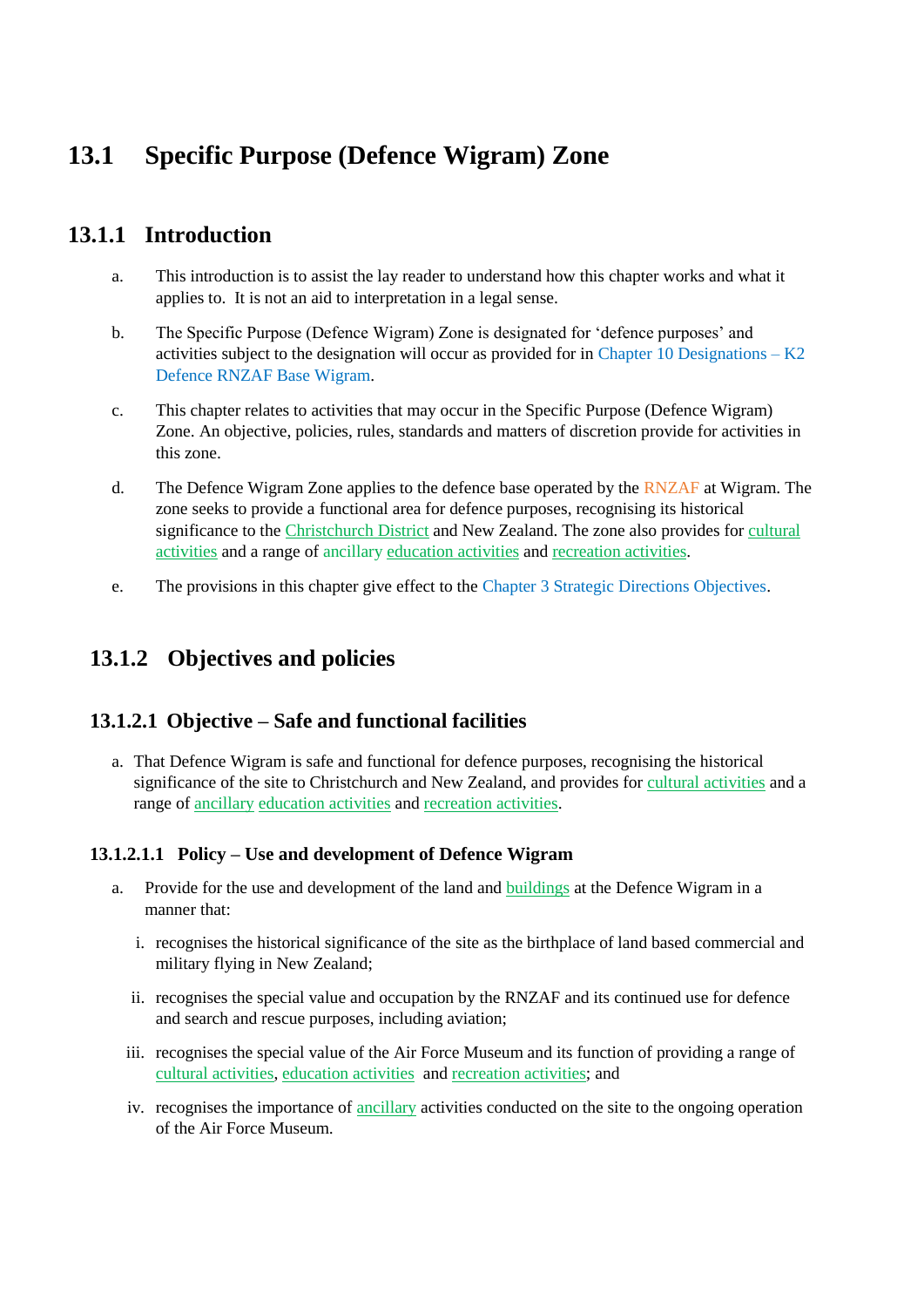#### **13.1.2.1.2 Policy – Protection of character and amenity**

- a. Protect the character and amenity of Defence Wigram and adjoining areas.
- b. Maintain the heritage items and places within the site.

#### **13.1.2.1.3 Policy – Air safety**

a. Provide for the safe operation of aircraft using Defence Wigram.

## **13.1.3 How to interpret and apply the rules**

- a. The rules that apply to activities in the Specific Purpose (Defence Wigram) Zone are contained in the activity status tables (including activity specific standards) in Rule 13.1.4.1 and the built form standards in Rule 13.1.4.2.
- b. The activity status tables and standards in the following chapters also apply to activities in the Specific Purpose (Defence Wigram) Zone:
	- **4** Hazardous Substances and Contaminated Land;
	- **5** Natural Hazards;
	- **6** General Rules and Procedures:
	- **7** Transport;
	- **8** Subdivision, Development and Earthworks;
	- **9** Natural and Cultural Heritage; and
	- **11** Utilities and Energy.

#### **Advice note:**

1. The Defence Wigram Protection Surfaces are specified in Rule 6.7.5.2 and a diagram of these is found at Appendix 6.11.7.6 Diagram of Defence Wigram Protection Surfaces.

# **13.1.4 Rules – Specific Purpose (Defence Wigram) Zone**

## **13.1.4.1 Activity status tables**

#### **13.1.4.1.1Permitted activities**

a. The activities listed below are permitted activities in the Specific Purpose (Defence Wigram) Zone if they meet the activity specific standards set out in this table and the built form standards in Rule 13.1.4.2.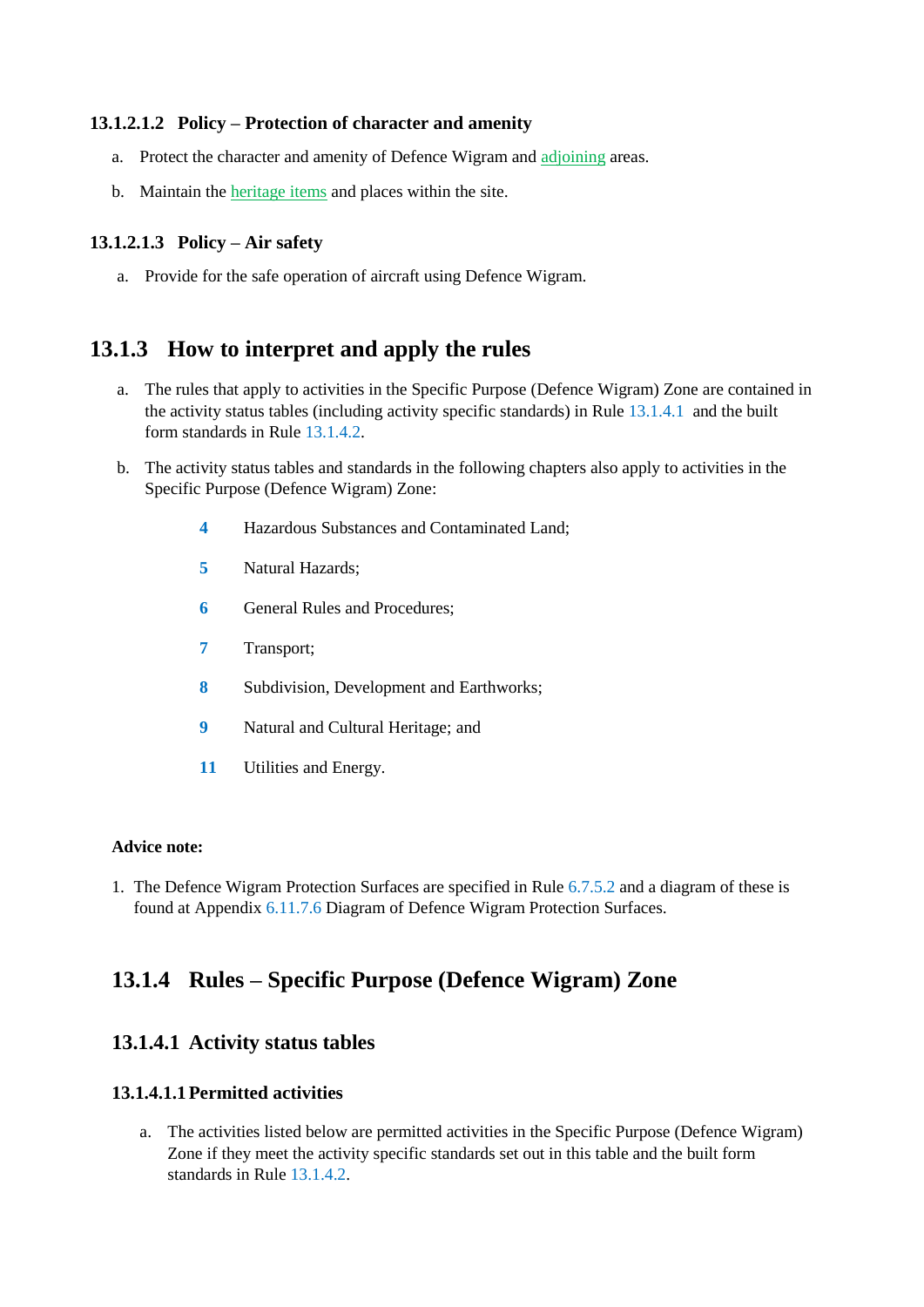b. Activities may also be controlled, restricted discretionary, discretionary, non-complying or prohibited as specified in Rules 13.1.4.1.2, 13.1.4.1.3, 13.1.4.1.4, 13.1.4.1.5 and 13.1.4.1.6.

|                | <b>Activity</b>                                                                      | <b>Activity specific standards</b>                                                                                                                                                                                                                                                                         |
|----------------|--------------------------------------------------------------------------------------|------------------------------------------------------------------------------------------------------------------------------------------------------------------------------------------------------------------------------------------------------------------------------------------------------------|
| <b>P1</b>      | Operation of any aircraft<br>other than for defence or<br>emergency purposes         | a. Shall not occur between the hours of 22:00 and 07:00.                                                                                                                                                                                                                                                   |
| P <sub>2</sub> | Temporary recreation<br>activities, events or<br>exhibitions                         | a. Not more than 30 events per calendar year shall be held, and shall<br>comply with noise standards in Rule $6.1.6.2.3$ a $3$ – For indoor<br>events, music is to cease by midnight and the venue closed by<br>1am. For outdoor events, music is to cease by 10:30pm and the<br>venue closed by midnight. |
|                |                                                                                      | b. Outdoor events (excluding setup and take down) shall not occur<br>over more than 3 consecutive days.                                                                                                                                                                                                    |
|                |                                                                                      | Advice note:                                                                                                                                                                                                                                                                                               |
|                |                                                                                      | Rule 6.2.4 does not apply to temporary recreation activities,<br>1.<br>events or exhibitions in the Specific Purpose (Defence Wigram)<br>Zone.                                                                                                                                                             |
|                |                                                                                      | The activities provided for above are in addition to the consented<br>2.<br>activities at the function or event venues.                                                                                                                                                                                    |
| <b>P3</b>      | Retail activity                                                                      | a. Retail activities shall be restricted to those associated with, and<br>ancillary to cultural activities, education activities and recreation<br>activities related to the Air Force Museum, including open days<br>and air shows, as well as temporary recreation activities, events or<br>exhibitions. |
| <b>P4</b>      | <b>Buildings</b> and structures<br>for recreation activities or<br>retail activities | a. Nil.                                                                                                                                                                                                                                                                                                    |

## **13.1.4.1.2 Controlled activities**

There are no controlled activities

## **13.1.4.1.3 Restricted discretionary activities**

- a. The activities listed below are restricted discretionary activities.
- b. Discretion to grant or decline consent and impose conditions is restricted to the matters of discretion set out in Rules 13.1.5, as set out in the following table.

| <b>Activity</b> |                                                                                                                                                                    | The Council's discretion shall be limited to the<br>following matters: |                                                    |
|-----------------|--------------------------------------------------------------------------------------------------------------------------------------------------------------------|------------------------------------------------------------------------|----------------------------------------------------|
| RD1             | Any activity listed in Rule 13.1.4.1<br>P <sub>2</sub> , P <sub>3</sub> or P <sub>5</sub> that does not meet one<br>or more of the activity specific<br>standards. |                                                                        | a. Relevant matters of discretion $-$ Rule 13.1.5. |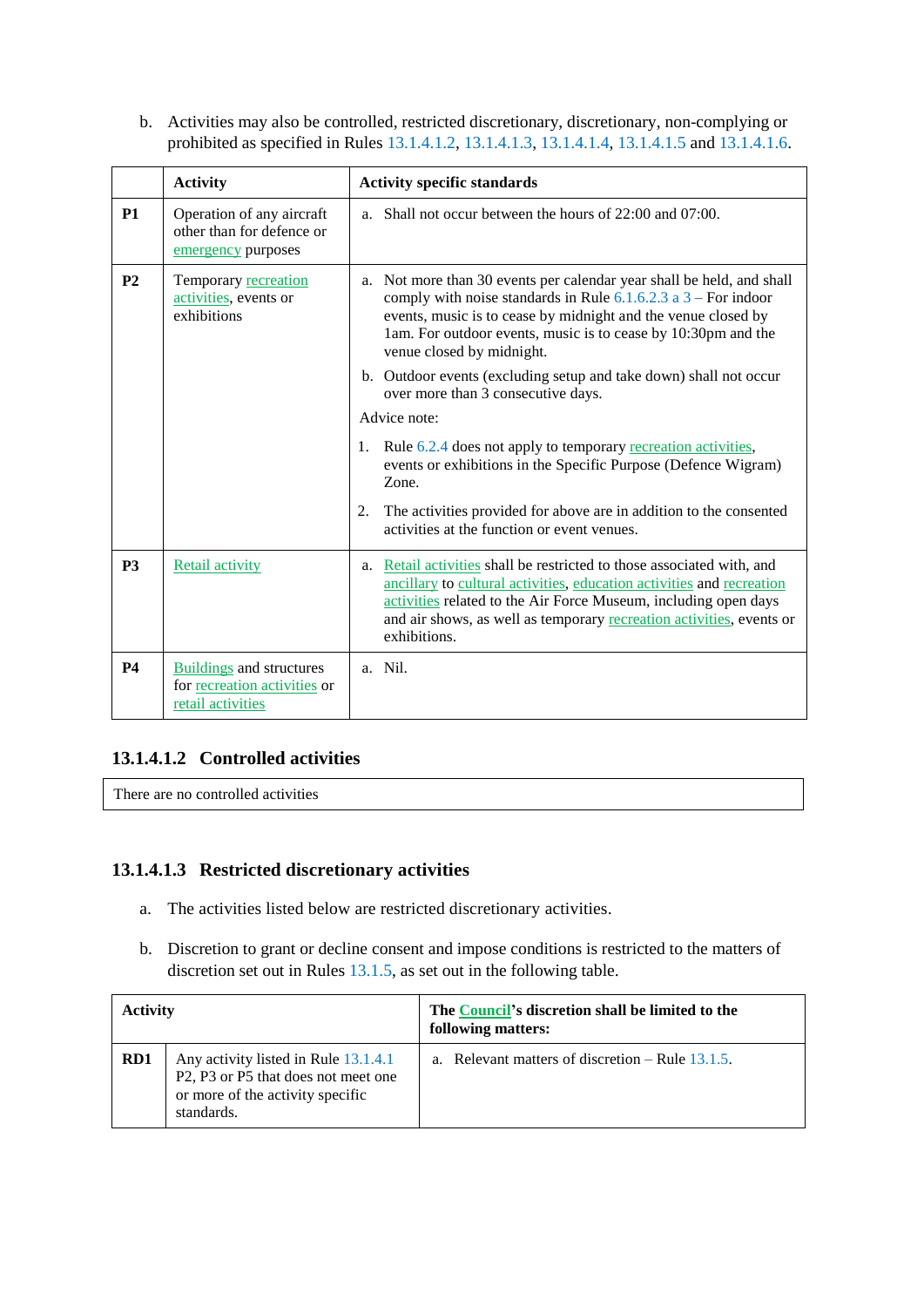## **13.1.4.1.4 Discretionary activities**

a. The activities listed below are discretionary activities.

|    | <b>Activity</b>                                                                                                              |
|----|------------------------------------------------------------------------------------------------------------------------------|
| D1 | Any activity not provided for as a permitted, controlled, restricted discretionary, non-complying or<br>prohibited activity. |

## **13.1.4.1.5 Non-complying activities**

a. The activities listed below are non-complying activities.

|     | <b>Activity</b>                                                                                                                                                                                                |
|-----|----------------------------------------------------------------------------------------------------------------------------------------------------------------------------------------------------------------|
| NC1 | Other than in cases of <u>emergency</u> or in accordance with the designation, the operation of all types<br>of aircraft where the take-off or landing is outside the hours of $07:00$ and $22:00$ on any day. |

## **13.1.4.1.6 Prohibited activities**

There are no prohibited activities

## **13.1.4.2 Built form standards**

## **13.1.4.2.1 Parking provision**

a. Off-street parking shall be provided for any temporary activity in this zone, to be assessed at the rate of 1 car space per 3 visitors anticipated to be in attendance during any such events. Such parking is not required to be sealed and formed.

## **13.1.4.2.2 Street scene**

a. Buildings shall be set back a minimum distance of 10 metres from any road boundary.

## **13.1.4.2.3 Sunlight and outlook for neighbours**

a. Where buildings adjoin a residential zone, they shall not project beyond a building envelope constructed by recession planes from points 2.3 metres above the **site** boundary measured in accordance with the relevant diagram marked in Chapter 14 Appendix 14.16.2.

## **13.1.4.2.4 Height**

a. No building shall exceed 20 metres in height or protrude into the "Defence Wigram Protection Surfaces" set out in Chapter 6 Appendix 6.11.7.6.

## **13.1.4.2.5 Separation from neighbours**

a. Buildings shall be set back a minimum of 6 metres from any boundary other than a road boundary.